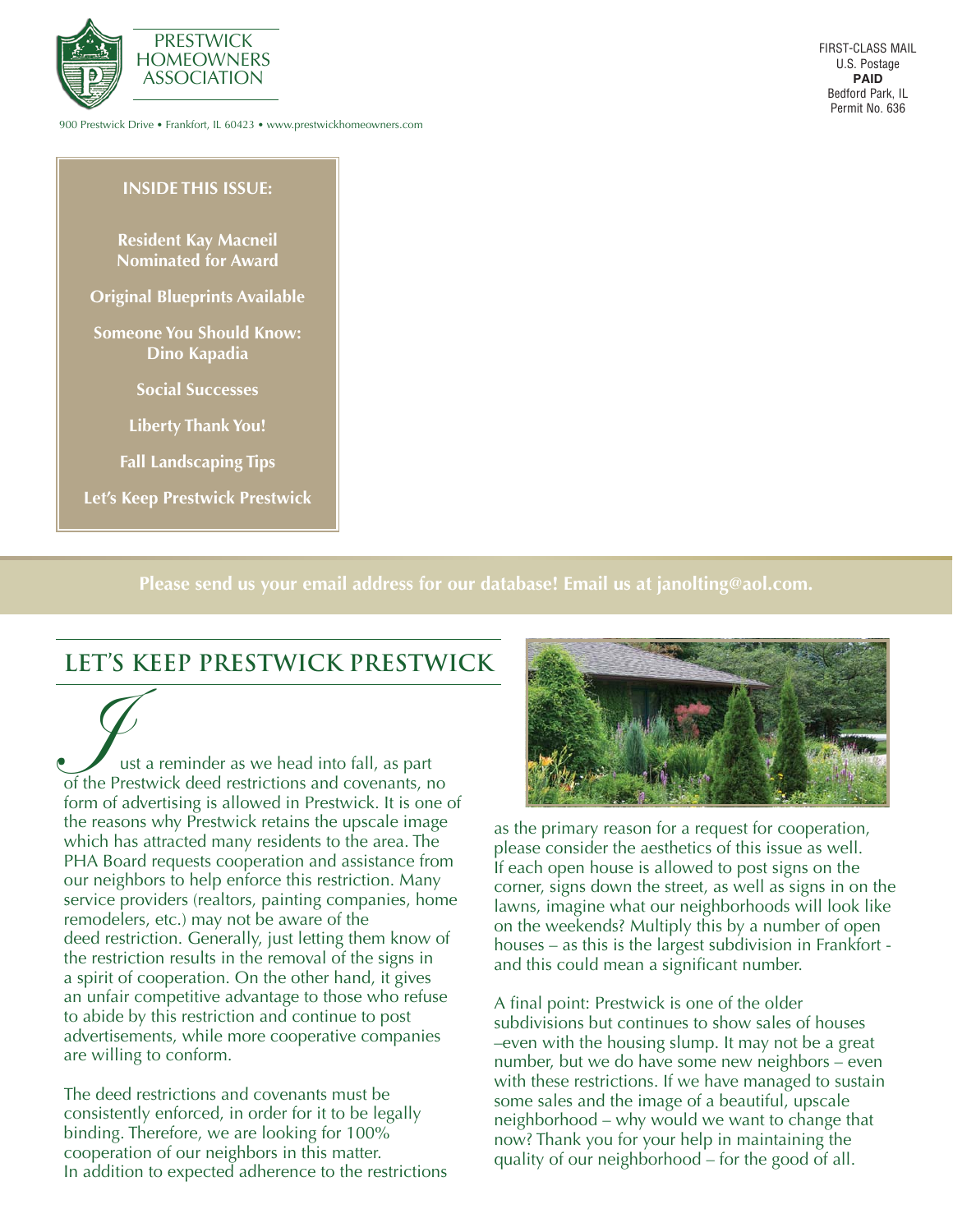



# **RESIDENT KAY MACNEIL**

**CAN**<br>Area Garden Club, has received three awards from Garden Clubs of Illinois, Inc., for her Frankfort TV show, Avant Gardening, and for excellence in horticulture education. Avant Gardening is filmed

in MacNeil's award winning yard. Two of the awards went on for competition at the national level with National Garden Clubs Inc. MacNeil received one national award for her Avant Gardening TV show



which she writes and creates in her yard in Prestwick. She is always available for garden consultation or questions at kaymac60423@yahoo.com.

#### **NOMINATED FOR AWARD ORIGINAL BLUEPRINTS AVAILABLE**



Interested in your home's history? Tom Barz is cleaning out his files at Lincoln-Way Select Properties (formerly Prestwick Properties) and has come across the original blueprints for our neighborhood's homes.

Please stop by his office at 1000 Prestwick Drive to pick up your original drawings by January 1, 2012. Any blueprints not collected will be thrown away after that date. You can also call 815-469-5300 with questions.



### **Welcome to New residents!**

Please help the association welcome the following homeowners to our beautiful community:



**Mike and Elizabeth Benoit,** 1005 Prestwick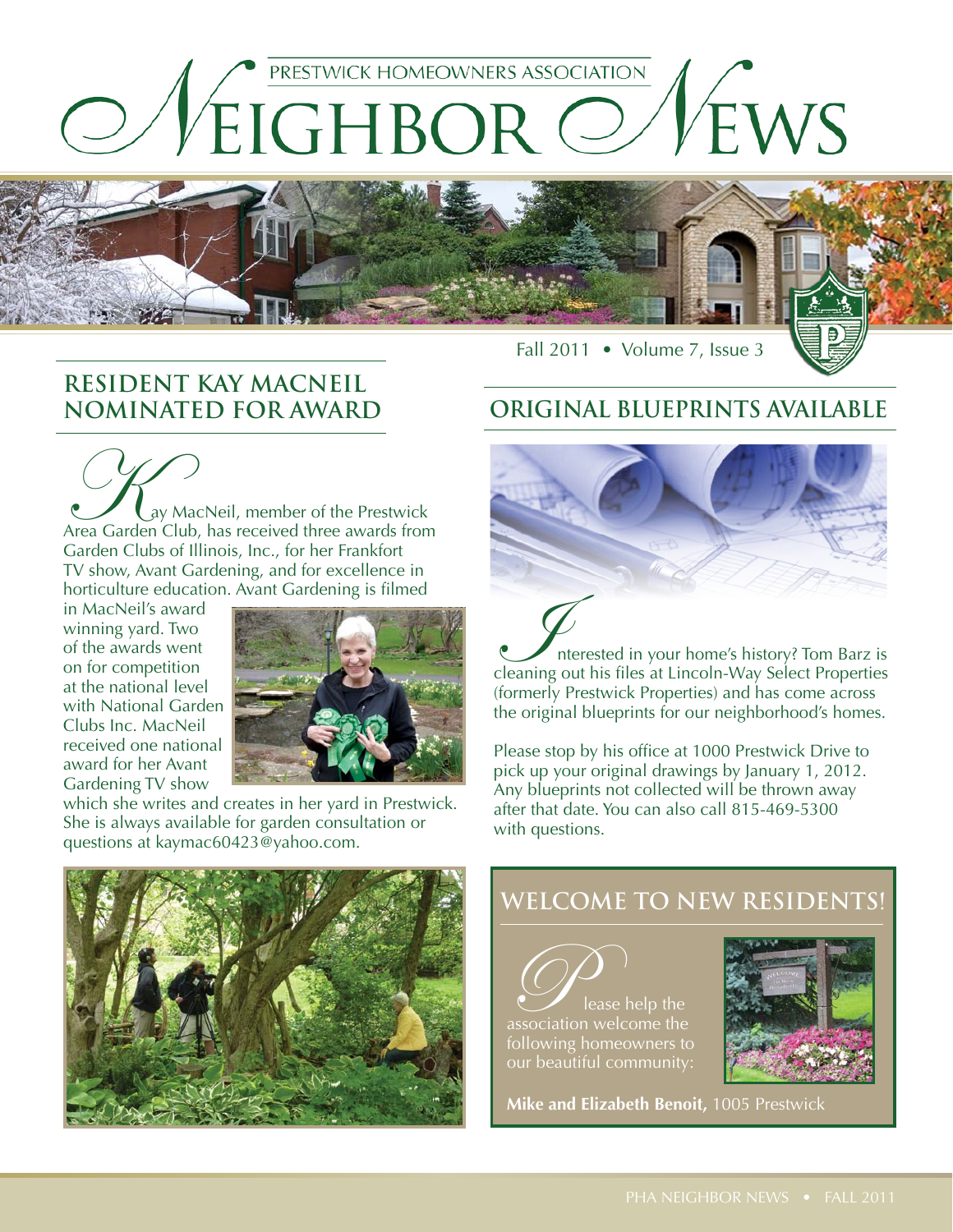### **SOMEONE YOU SHOULD KNOW: DINO KAPADIA**

 $\mathbb Z$ áve you met Prestwick resident Dino Kapadia? Dino has lived in Prestwick for over 30 years and is currently a retired engineer. However, his creative juices have not stopped flowing, and, even in retirement, Dino continues to brainstorm inventions.

During his long career, he easily moved across industries, creating new products and programs for his employers, depending on the need. From his first project (a boiler using space technology) to his development of the debit card to a revolutionary financial system that helped giant corporations like McDonald's improve accounting systems for their franchises to a healthcare interface that provided expert physician advice to rural emergency rooms via video conferencing, Kapadia thrives on troubleshooting and problem solving.

"It's not just thinking of it (the idea)," he shared. "It's executing it. You think of something in your mind and then you bring it to fruition."

His latest visionary product is a tax savings software called Insta40.



**DINO KAPADIA**

"The theory behind this is if we have the lowest taxable income, we'll pay the lowest tax," he explained.

The program does not calculate your tax; rather, based on information you enter, the software will generate an estimate of your probable taxable income and will allow you to manipulate the numbers to see how much money you can withdraw from an IRA or 401K without paying any tax on it.

Dino notes that this strategy is most likely to save you money if you got a refund or didn't pay any tax in the previous tax year. However, most taxpayers can use this software between April 16 and December 31 to help them estimate and reduce their taxable income in advance of the next year's return.

While he has had interest from the AARP in marketing his software, he would like to make this tool available to Prestwick residents at no charge. To take advantage of this offer, contact Dino by December 15 at 815-469-9458 or dkapa77@att.net for a password to use the tool for free at his website at https://www.insta40.net.

#### **Social Successes**

The PHA board hopes that you were able to enjoy either the 3rd of July fireworks or the Balmoral race track outing with your neighbors. The fireworks are co-sponsored by the homeowners association and the Club. The Balmoral event was a new opportunity to meet and socialize with your neighbors. The board received great feedback on both and plans, in particular, to co-sponsor the fireworks next summer.